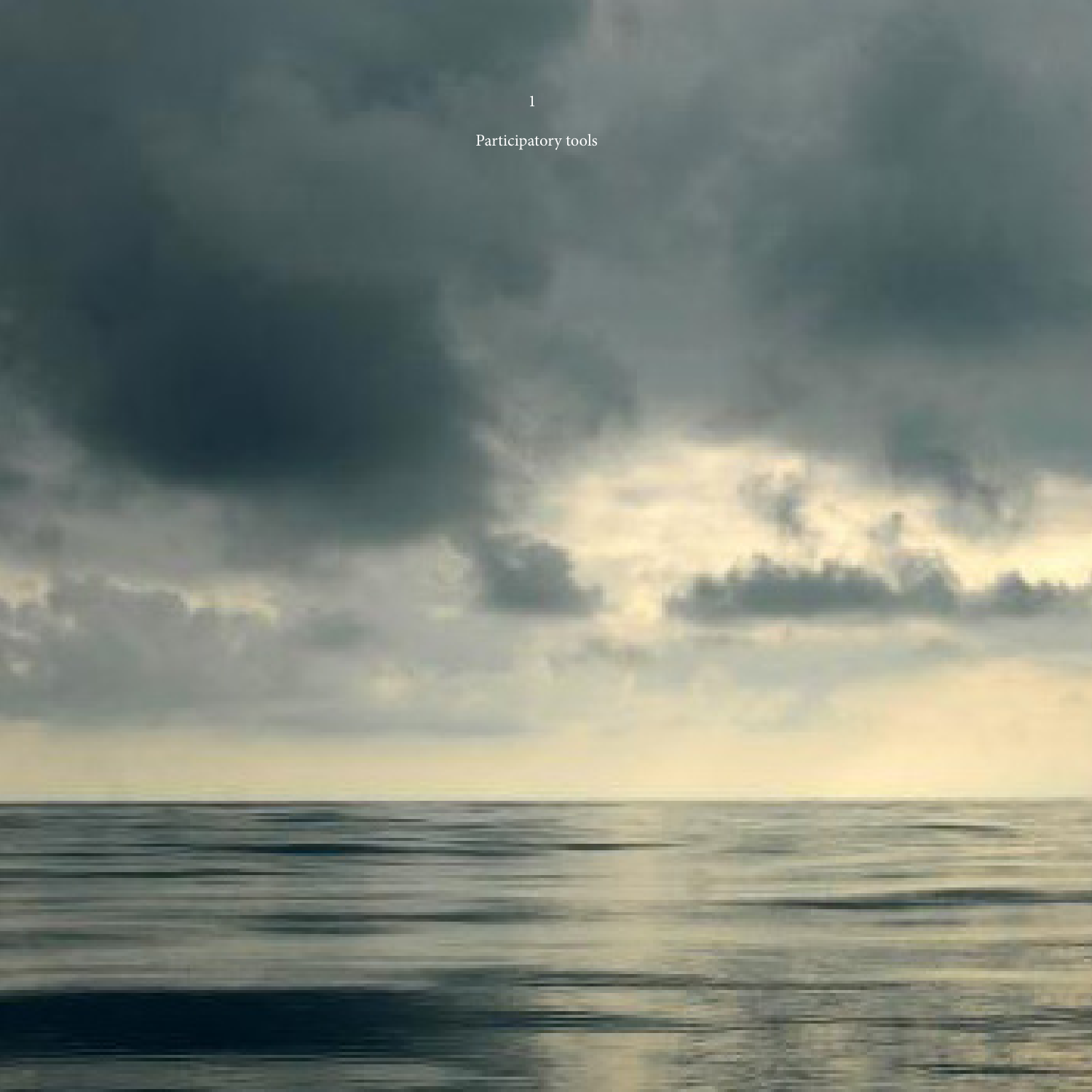7pm Audience arrives

7 - 7.30pm Introduction in the main room

7.30 - 8.15pm The Rooms are open for the audience to explore

8.15 - 8.45pm Everyone goes back to the main room for the final discussion and activity

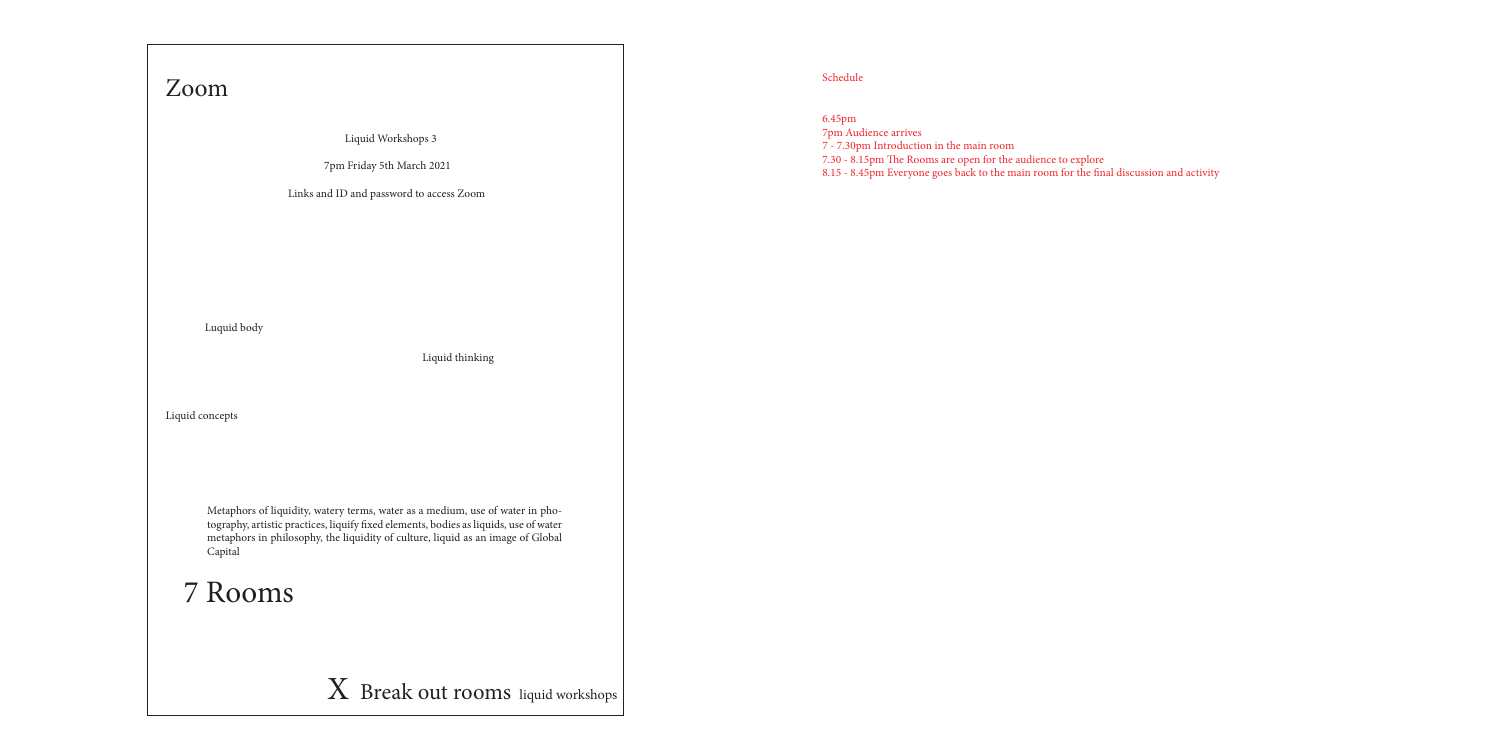Break out rooms by the lake, in the river

| Main room                  | 1-Captacao/ Capture - Joao     |
|----------------------------|--------------------------------|
| 2-Aguas Organicas/ Organic | 3-Aguas Suspensas/ Suspended   |
| Waters - paula             | Waters - Betina                |
| 4- Lama Pura/ Pure Mud -   | 5-Lamas Profundas/ Deep        |
| Francisco                  | muds - Miguel                  |
| 6-Agua Bruta-Rough Water - | 7-Ancoras participativas/ Par- |
| Joana                      | ticipatory tools- David        |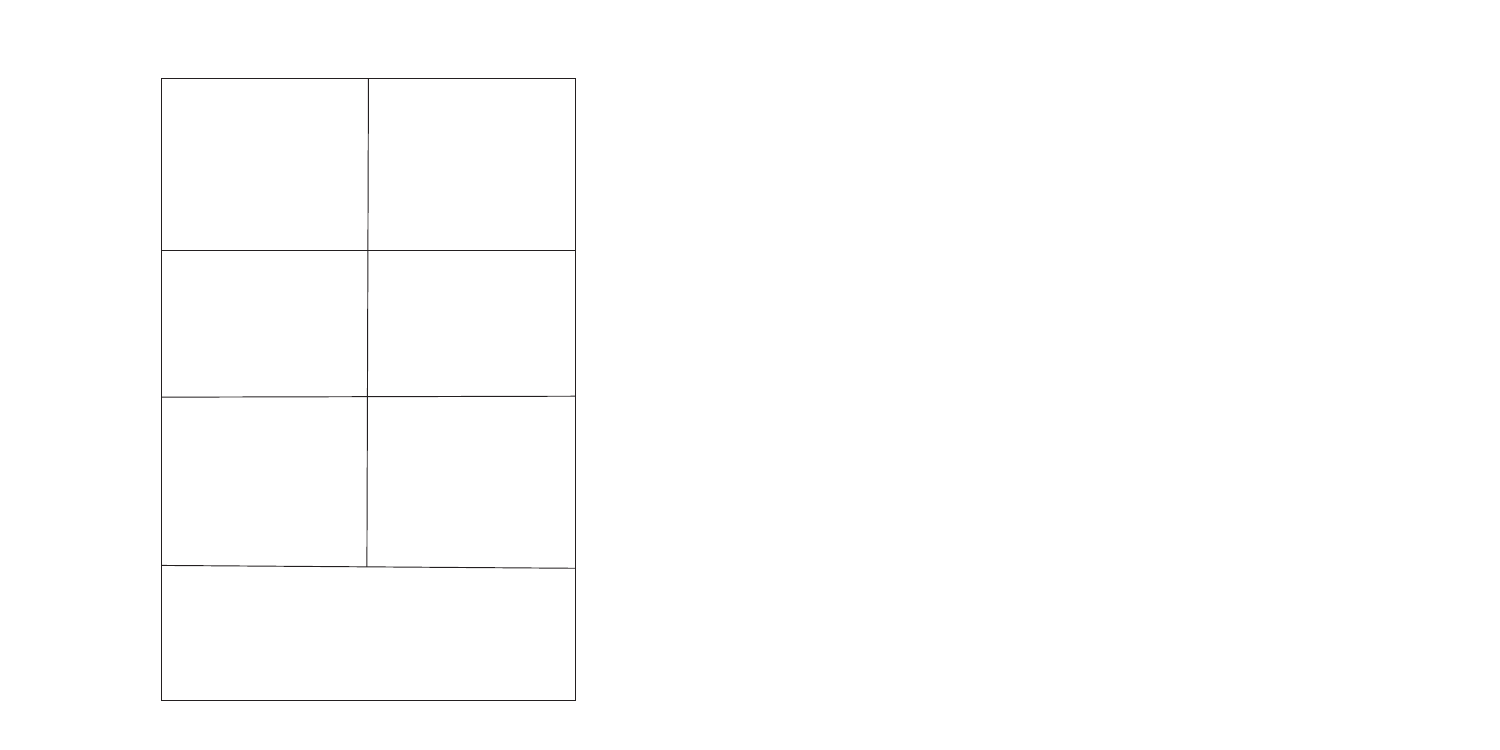## How to make zoom a satisfying event/experience + how to make the breakout rooms work + develop workable participatory tools

Mentally occupying and filling up an empty geometric shape ie the Break Out room and use as an idea for developing a new model of art using its own term of references and thinking, that breaks from this model of art, its history and thinking.



Ideas for **develo**ping my room **starting with the geomet**ric designs and ideas l used for thniking through PA as a new model.

Link an archaeology of the exhibition to an archaeology of knowledge, thinking and History